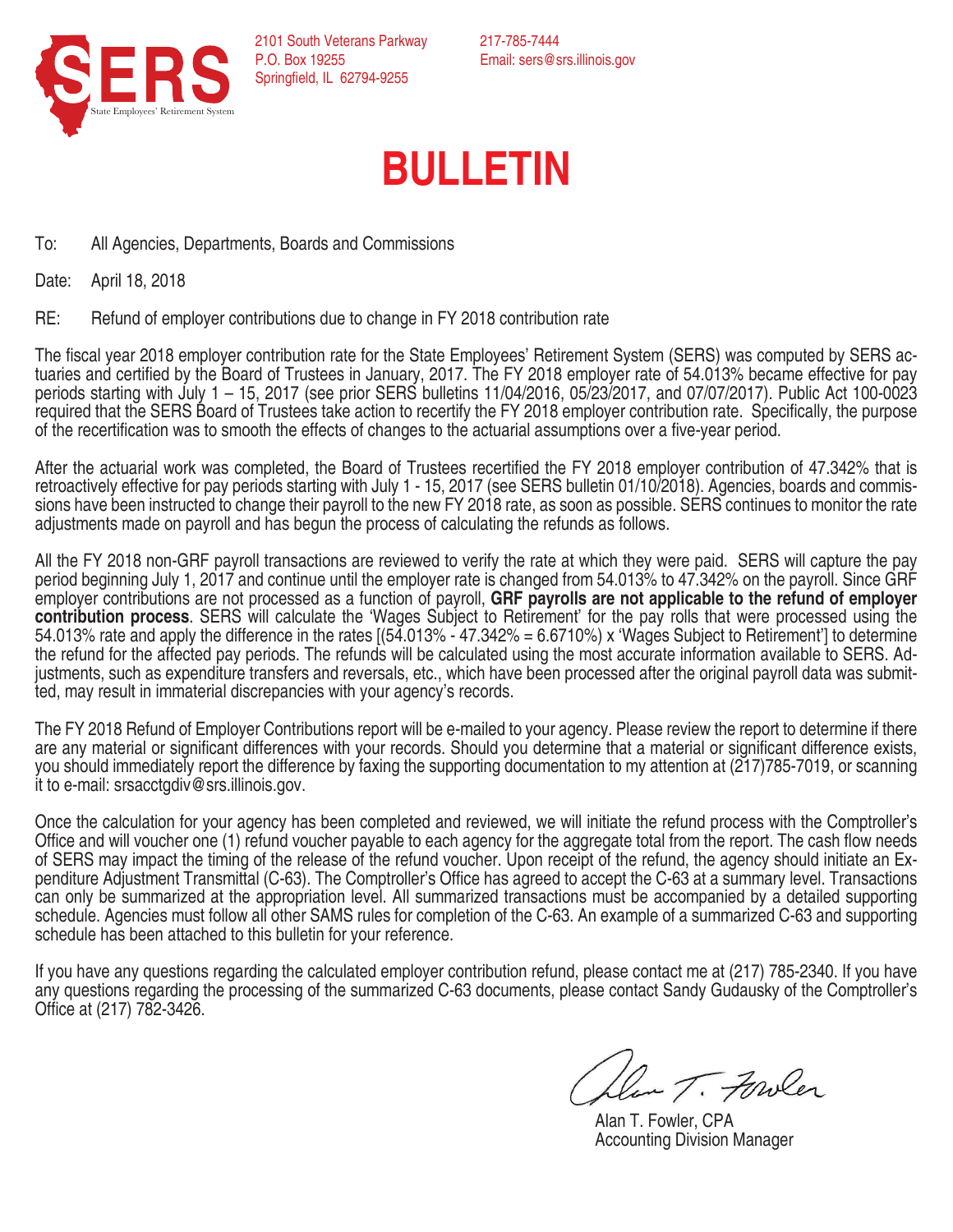**Susana A. Mendoza** COMPTROLLER www.ioc.state.il.us

## **EXPENDITURE ADJUSTMENT TRANSMITTAL**

**FOR RETURNS OF ERRONEOUS OR OVERPAYMENTS ONLY**

| <b>SUBMIT COPIES 1 THRU 6</b>      |          |                                |        |                             |                          |                                   |
|------------------------------------|----------|--------------------------------|--------|-----------------------------|--------------------------|-----------------------------------|
| <b>TO THE COMPTROLLER</b>          |          | AGENCY: Agency Name            |        |                             | Transmittal No.          | <b>Tranmittal Number</b>          |
| <b>DISTRIBUTION</b>                |          |                                |        |                             | <b>Transmittal Date:</b> | <b>MM/DD/2018</b>                 |
| 1. White-Returned to Comptroller   |          | ADDRESS: Agency Address Line 1 |        |                             |                          | (for agency use)                  |
| 2. Blue-Treasurer-Banking Division |          |                                |        |                             |                          |                                   |
| 3. Buff-Treasurer-Warrant Division |          | <b>Agency Address Line 2</b>   |        |                             |                          | DEPOSIT INSTRUMENT IDENTIFICATION |
| 4. Pink-Returned to Agency         |          |                                |        |                             | <b>TYPE</b>              | <b>NUMBER</b>                     |
| 5. Canary-Retained by Comptroller  |          | City, Illinois Zip code        |        |                             |                          | <b>State Warrant Number</b>       |
| 6. Green-Comptroller               |          |                                |        |                             |                          |                                   |
| 7. Goldenrod-Retained by Agency    | CONTACT: | <b>Agency Contact</b>          | Phone: | <b>Agency contact Phone</b> |                          |                                   |

| PLEASE COMPLETE ALL REQUESTED INFORMATION |                                                |             | <b>EXPENDITURE INFORMATION.</b> |                          |                    |
|-------------------------------------------|------------------------------------------------|-------------|---------------------------------|--------------------------|--------------------|
|                                           |                                                | <b>YEAR</b> | OBJECT CODE                     | <b>ADJUSTMENT AMOUNT</b> | <b>CFDA NUMBER</b> |
| <b>APPROPRIATION</b>                      |                                                |             |                                 |                          |                    |
| ACCOUNT CODE                              | 0321-12301-1161-00-00                          | 2018        | 1161                            | \$6,058.26               |                    |
| WARRANT NO./                              |                                                |             |                                 |                          |                    |
| EFT TRACE NO.                             | <b>See Attached</b>                            |             |                                 |                          |                    |
| WARRANT                                   |                                                |             |                                 |                          |                    |
| <b>ISSUE DATE</b>                         | <b>See Attached</b>                            |             |                                 |                          |                    |
| <b>VOUCHER</b>                            |                                                |             |                                 |                          |                    |
| <b>NUMBER</b>                             | <b>See Attached</b>                            |             |                                 |                          |                    |
| <b>VENDOR NUMBER</b>                      |                                                |             |                                 |                          |                    |
| AND NAME                                  | <b>See Attached</b>                            |             |                                 |                          |                    |
| <b>REASON FOR</b>                         | Overpayment of employer paid retirement due to |             |                                 |                          |                    |
| <b>REFUND</b>                             | percentage change mid year.                    |             | <b>TOTAL:</b>                   | \$<br>6,058.26           |                    |

| <b>DISTRIBUTION</b>                                              |                                                                    |                                           |                                                                                                                                                                                                                                                                                       | <b>Transmittal Date:</b>    |                                               | <b>MM/DD/2018</b>                                                 |                                |                          |                                   |
|------------------------------------------------------------------|--------------------------------------------------------------------|-------------------------------------------|---------------------------------------------------------------------------------------------------------------------------------------------------------------------------------------------------------------------------------------------------------------------------------------|-----------------------------|-----------------------------------------------|-------------------------------------------------------------------|--------------------------------|--------------------------|-----------------------------------|
|                                                                  | ADDRESS: Agency Address Line 1<br>1. White-Returned to Comptroller |                                           |                                                                                                                                                                                                                                                                                       |                             |                                               | (for agency use)                                                  |                                |                          |                                   |
| 2. Blue-Treasurer-Banking Division                               |                                                                    | <b>Agency Address Line 2</b>              |                                                                                                                                                                                                                                                                                       |                             |                                               |                                                                   |                                |                          |                                   |
| 3. Buff-Treasurer-Warrant Division<br>4. Pink-Returned to Agency |                                                                    |                                           |                                                                                                                                                                                                                                                                                       |                             |                                               | DEPOSIT INSTRUMENT IDENTIFICATION<br><b>NUMBER</b><br><b>TYPE</b> |                                |                          |                                   |
| 5. Canary-Retained by Comptroller                                | City, Illinois Zip code                                            |                                           |                                                                                                                                                                                                                                                                                       |                             | $\overline{2}$<br><b>State Warrant Number</b> |                                                                   |                                |                          |                                   |
| 6. Green-Comptroller                                             |                                                                    |                                           |                                                                                                                                                                                                                                                                                       |                             |                                               |                                                                   |                                |                          |                                   |
|                                                                  |                                                                    | CONTACT:                                  |                                                                                                                                                                                                                                                                                       |                             |                                               |                                                                   |                                |                          |                                   |
| 7. Goldenrod-Retained by Agency                                  |                                                                    |                                           | <b>Agency Contact</b>                                                                                                                                                                                                                                                                 | Phone: Agency contact Phone |                                               |                                                                   |                                |                          |                                   |
|                                                                  |                                                                    |                                           |                                                                                                                                                                                                                                                                                       |                             |                                               |                                                                   |                                |                          |                                   |
|                                                                  |                                                                    |                                           | PLEASE COMPLETE ALL REQUESTED INFORMATION                                                                                                                                                                                                                                             |                             | <b>FISCAL</b>                                 |                                                                   | <b>EXPENDITURE INFORMATION</b> |                          |                                   |
|                                                                  |                                                                    |                                           |                                                                                                                                                                                                                                                                                       |                             | <b>YEAR</b>                                   | OBJECT CODE                                                       |                                | <b>ADJUSTMENT AMOUNT</b> | <b>CFDA NUMBER</b>                |
|                                                                  | <b>APPROPRIATION</b>                                               |                                           |                                                                                                                                                                                                                                                                                       |                             |                                               |                                                                   |                                |                          |                                   |
|                                                                  | ACCOUNT CODE                                                       |                                           | 0321-12301-1161-00-00                                                                                                                                                                                                                                                                 |                             | 2018                                          | 1161                                                              |                                | \$6,058.26               |                                   |
|                                                                  | WARRANT NO./                                                       |                                           |                                                                                                                                                                                                                                                                                       |                             |                                               |                                                                   |                                |                          |                                   |
|                                                                  | EFT TRACE NO.<br>WARRANT                                           | <b>See Attached</b>                       |                                                                                                                                                                                                                                                                                       |                             |                                               |                                                                   |                                |                          |                                   |
|                                                                  | <b>ISSUE DATE</b>                                                  | See Attached                              |                                                                                                                                                                                                                                                                                       |                             |                                               |                                                                   |                                |                          |                                   |
|                                                                  | <b>VOUCHER</b>                                                     |                                           |                                                                                                                                                                                                                                                                                       |                             |                                               |                                                                   |                                |                          |                                   |
|                                                                  | <b>NUMBER</b>                                                      | <b>See Attached</b>                       |                                                                                                                                                                                                                                                                                       |                             |                                               |                                                                   |                                |                          |                                   |
|                                                                  | <b>VENDOR NUMBER</b><br>AND NAME                                   | <b>See Attached</b>                       |                                                                                                                                                                                                                                                                                       |                             |                                               |                                                                   |                                |                          |                                   |
|                                                                  | <b>REASON FOR</b>                                                  |                                           | Overpayment of employer paid retirement due to                                                                                                                                                                                                                                        |                             |                                               |                                                                   |                                |                          |                                   |
|                                                                  | <b>REFUND</b>                                                      | percentage change mid year.               |                                                                                                                                                                                                                                                                                       |                             |                                               | <b>TOTAL:</b>                                                     | \$                             | 6,058.26                 |                                   |
|                                                                  |                                                                    |                                           |                                                                                                                                                                                                                                                                                       |                             |                                               |                                                                   |                                |                          |                                   |
|                                                                  |                                                                    |                                           |                                                                                                                                                                                                                                                                                       |                             |                                               |                                                                   |                                |                          |                                   |
|                                                                  |                                                                    |                                           |                                                                                                                                                                                                                                                                                       |                             |                                               |                                                                   |                                |                          |                                   |
|                                                                  |                                                                    |                                           | PLEASE COMPLETE ALL REQUESTED INFORMATION                                                                                                                                                                                                                                             |                             | <b>FISCAL</b><br><b>YEAR</b>                  | OBJECT CODE                                                       | <b>EXPENDITURE INFORMATION</b> | ADJUSTMENT AMOUNT        | CFDA NUMBER                       |
|                                                                  | APPROPRIATION                                                      |                                           |                                                                                                                                                                                                                                                                                       |                             |                                               |                                                                   |                                |                          |                                   |
|                                                                  | ACCOUNT CODE                                                       |                                           | 0321-12315-1161-00-00                                                                                                                                                                                                                                                                 |                             | 2018                                          | 1161                                                              |                                | \$3,304.93               |                                   |
|                                                                  | WARRANT NO.<br>EFT TRACE NO.                                       | <b>See Attached</b>                       |                                                                                                                                                                                                                                                                                       |                             |                                               |                                                                   |                                |                          |                                   |
|                                                                  | WARRANT                                                            |                                           |                                                                                                                                                                                                                                                                                       |                             |                                               |                                                                   |                                |                          |                                   |
|                                                                  | <b>ISSUE DATE</b>                                                  | <b>See Attached</b>                       |                                                                                                                                                                                                                                                                                       |                             |                                               |                                                                   |                                |                          |                                   |
|                                                                  | <b>VOUCHER</b><br><b>NUMBER</b>                                    | <b>See Attached</b>                       |                                                                                                                                                                                                                                                                                       |                             |                                               |                                                                   |                                |                          |                                   |
|                                                                  | <b>VENDOR NUMBER</b>                                               |                                           |                                                                                                                                                                                                                                                                                       |                             |                                               |                                                                   |                                |                          |                                   |
|                                                                  | <b>AND NAME</b>                                                    | <b>See Attached</b>                       |                                                                                                                                                                                                                                                                                       |                             |                                               |                                                                   |                                |                          |                                   |
|                                                                  | <b>REASON FOR</b>                                                  |                                           | Overpayment of employer paid retirement due to                                                                                                                                                                                                                                        |                             |                                               |                                                                   |                                |                          |                                   |
|                                                                  | <b>REFUND</b>                                                      | percentage change mid year.               |                                                                                                                                                                                                                                                                                       |                             |                                               | <b>TOTAL:</b>                                                     |                                | \$3,304.93               |                                   |
|                                                                  |                                                                    |                                           |                                                                                                                                                                                                                                                                                       |                             |                                               |                                                                   |                                |                          |                                   |
|                                                                  |                                                                    |                                           |                                                                                                                                                                                                                                                                                       |                             |                                               |                                                                   |                                |                          |                                   |
|                                                                  |                                                                    |                                           |                                                                                                                                                                                                                                                                                       |                             |                                               |                                                                   |                                |                          |                                   |
| SIGNED: Agency Signature                                         |                                                                    | TITLE: Title                              |                                                                                                                                                                                                                                                                                       |                             |                                               | PHONE: Agency Phone                                               |                                |                          | DATE MM/DD/2018                   |
|                                                                  |                                                                    |                                           | I hereby certify that the amount(s) shown above represent the return of an erroneous payment(s) or an overpayment(s) and is entitles to appropriation credit(s)<br>if the appropriation has not lapsed as authorized by Chapter 15 paragraph 210.14 of the Illinois Revised Statutes. |                             |                                               |                                                                   |                                |                          |                                   |
|                                                                  |                                                                    |                                           |                                                                                                                                                                                                                                                                                       |                             |                                               |                                                                   |                                |                          |                                   |
|                                                                  |                                                                    | <b>COMPTROLLER DEPOSIT ORDER</b>          |                                                                                                                                                                                                                                                                                       | DATE:                       |                                               |                                                                   |                                |                          | ORDER NO: Agency Assigned Order # |
|                                                                  |                                                                    | TO THE TREASURER OF THE STATE OF ILLINOIS |                                                                                                                                                                                                                                                                                       |                             |                                               |                                                                   |                                |                          |                                   |

|                        | <b>COMPTROLLER DEPOSIT ORDER</b>          | DATE:               |      |                                       | ORDER NO: Agency Assigned Order # |  |
|------------------------|-------------------------------------------|---------------------|------|---------------------------------------|-----------------------------------|--|
|                        | TO THE TREASURER OF THE STATE OF ILLINOIS |                     |      |                                       |                                   |  |
| <b>DOCUMENT TOTAL:</b> | \$9,363.19                                | <b>FUND NUMBER:</b> | 0321 |                                       |                                   |  |
|                        |                                           |                     |      |                                       |                                   |  |
|                        |                                           |                     |      |                                       |                                   |  |
|                        | <b>COUNTERSIGNED-STATE TREASURER</b>      |                     |      | <b>COMPTROLLER, STATE OF ILLINOIS</b> |                                   |  |
|                        |                                           |                     |      |                                       |                                   |  |